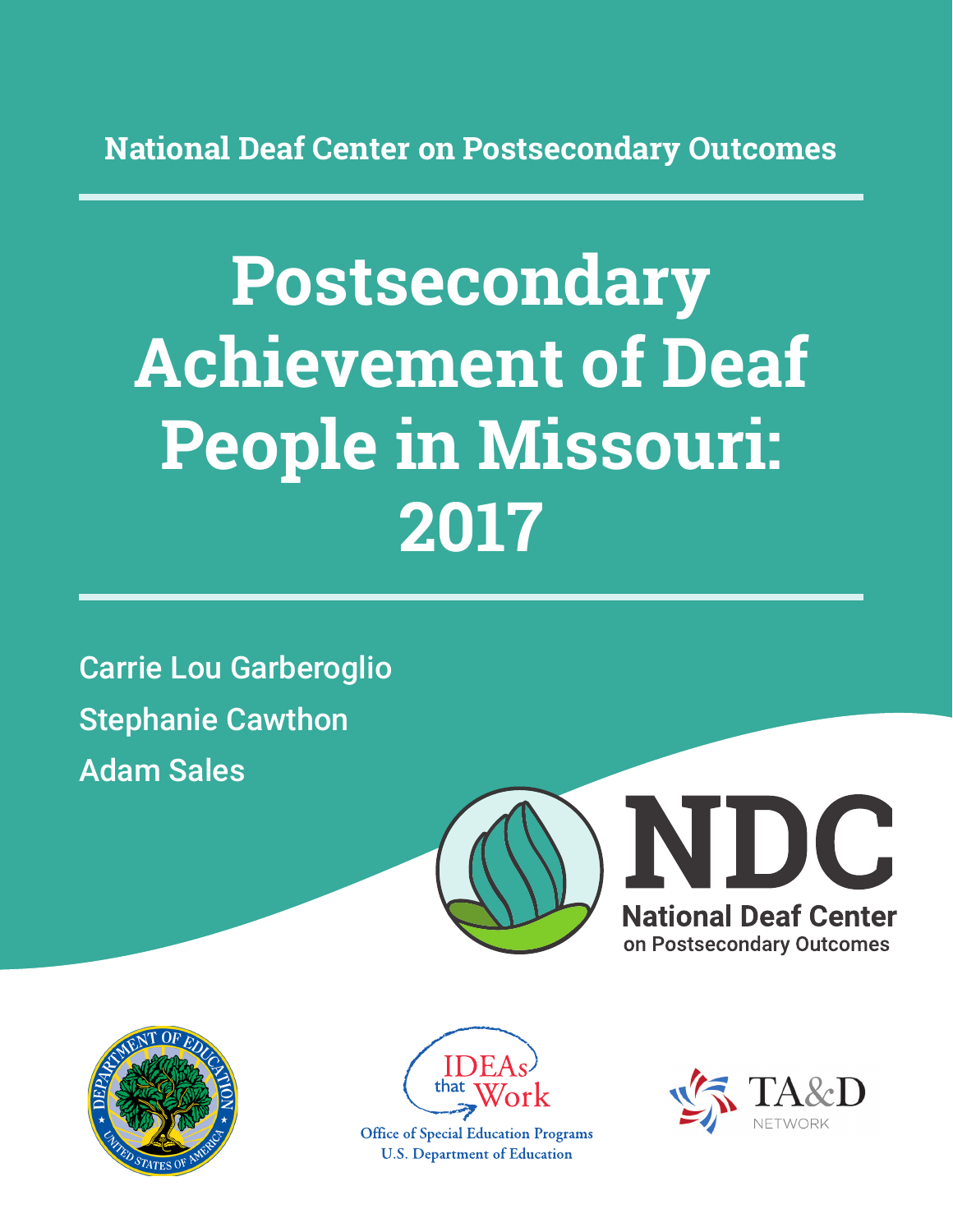This document was developed under a grant from the U.S. Department of Education, OSEP #HD326D160001. However, the contents do not necessarily represent the policy of the U.S. Department of Education, and you should not assume endorsement by the federal government.

2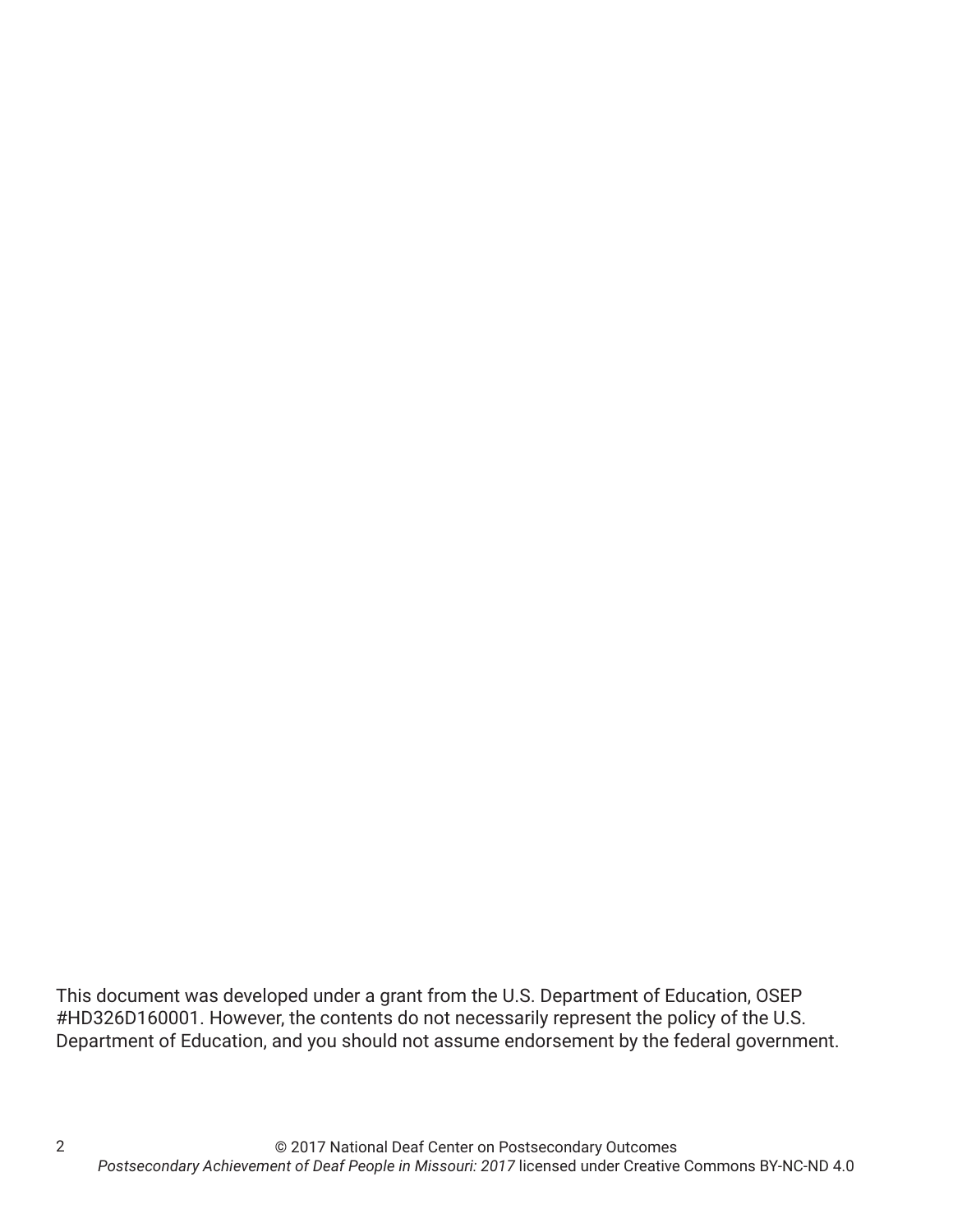Postsecondary experiences of deaf people vary widely across the nation. National reports about educational attainment and employment are available at nationaldeafcenter.org (Garberoglio, Cawthon, & Bond, 2016; Garberoglio, Cawthon, & Sales, 2017). This report provides current estimates of postsecondary achievement in Missouri. We used 5-year estimates of data from the American Community Survey (ACS), a national survey conducted by the U.S. Census Bureau, to generate the findings in this report. More information about this dataset and the analyses are shared in the Methods section at the end of this report.

# **EDUCATIONAL ATTAINMENT**

In the United States, deaf people attained lower levels of education than their hearing peers in 2015, according to national educational attainment data (Garberoglio et al., 2017). Educational attainment also varied across gender, race, and ethnicity.



In this report, we use the term *deaf* in an all-encompassing manner to include individuals who identify as Deaf, hard of hearing, hearing impaired, late deafened, and deafdisabled.

© 2017 National Deaf Center on Postsecondary Outcomes *Postsecondary Achievement of Deaf People in Missouri: 2017* licensed under Creative Commons BY-NC-ND 4.0

**In Missouri,**

**3%**

**of 25–64 year**

**olds are deaf.**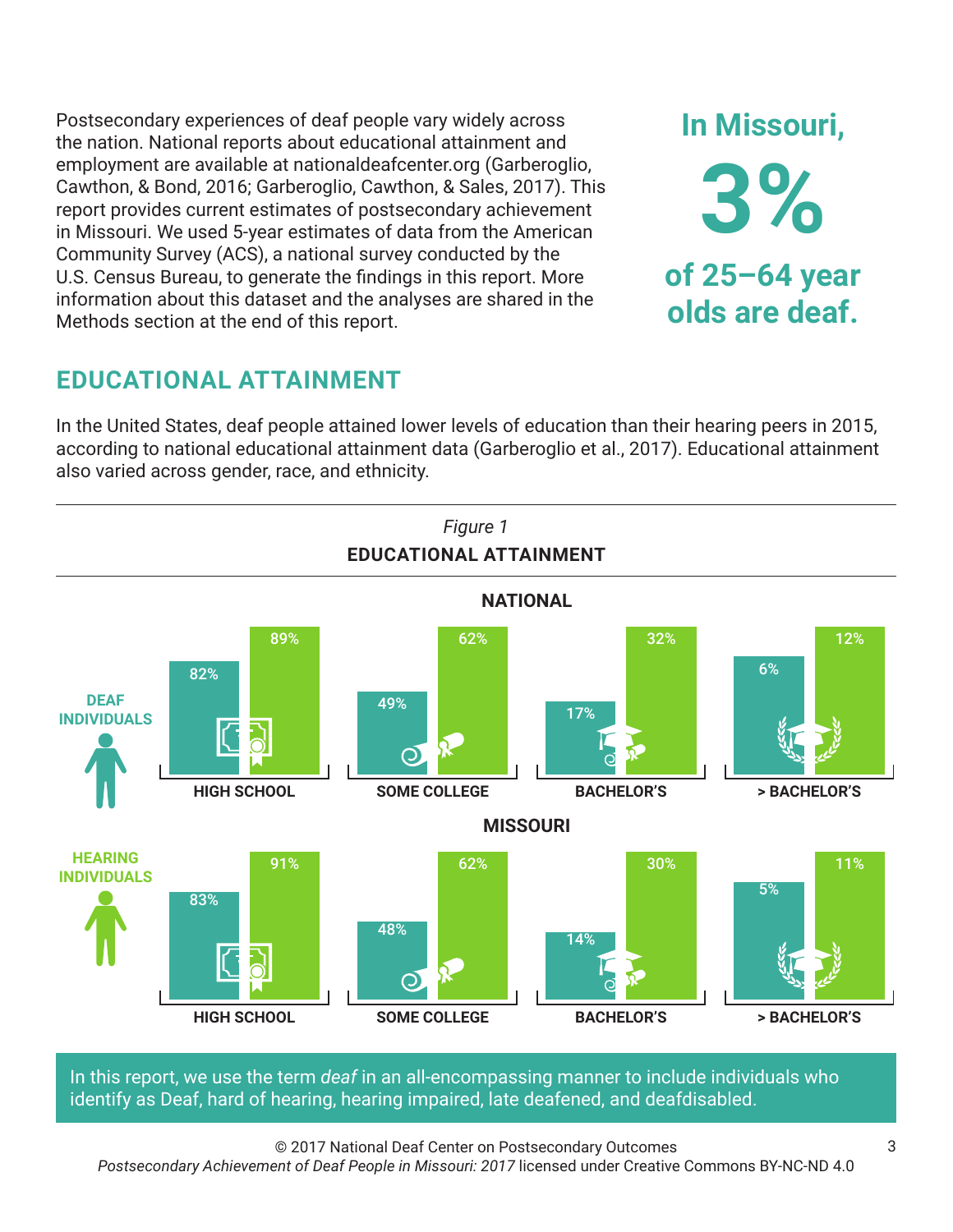#### *Figure 2* **EDUCATIONAL ATTAINMENT IN MISSOURI BY GENDER HIGH SCHOOL SOME COLLEGE BACHELOR'S > BACHELOR'S HEARING** FEMALE **DEAF** 83% 90% 84% 92% 46% 58% 50% 66% 12% 28% 18% 32% 4% 10% 7% 12%

4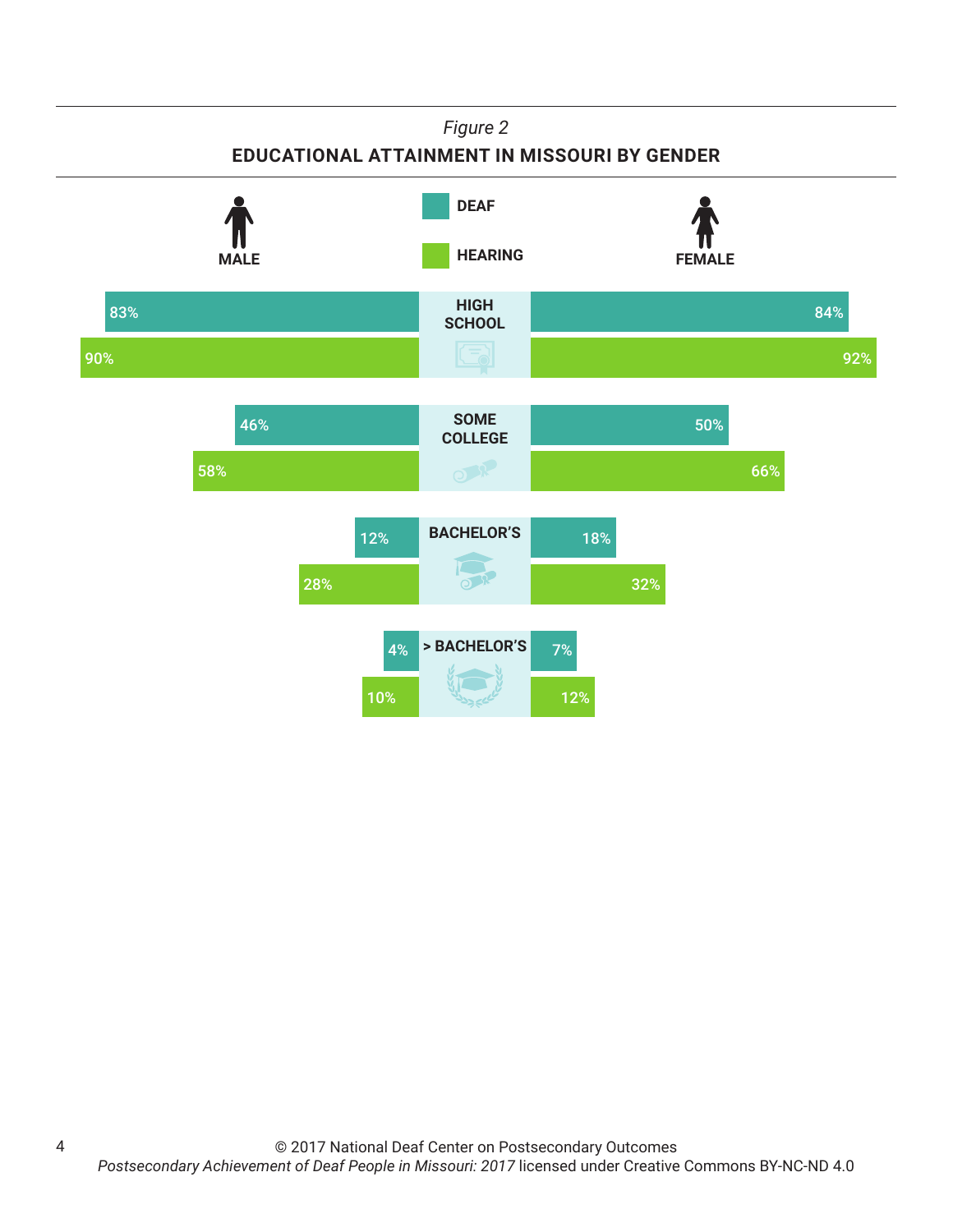#### *Figure 3*

**EDUCATIONAL ATTAINMENT IN MISSOURI BY RACE AND ETHNICITY**



A large percentage of deaf individuals have additional disabilities, and each combination of which results in unique strengths and challenges. Educational attainment rates vary by type of disability. Across the nation, deaf individuals with any type of additional disability reported lower educational attainment levels.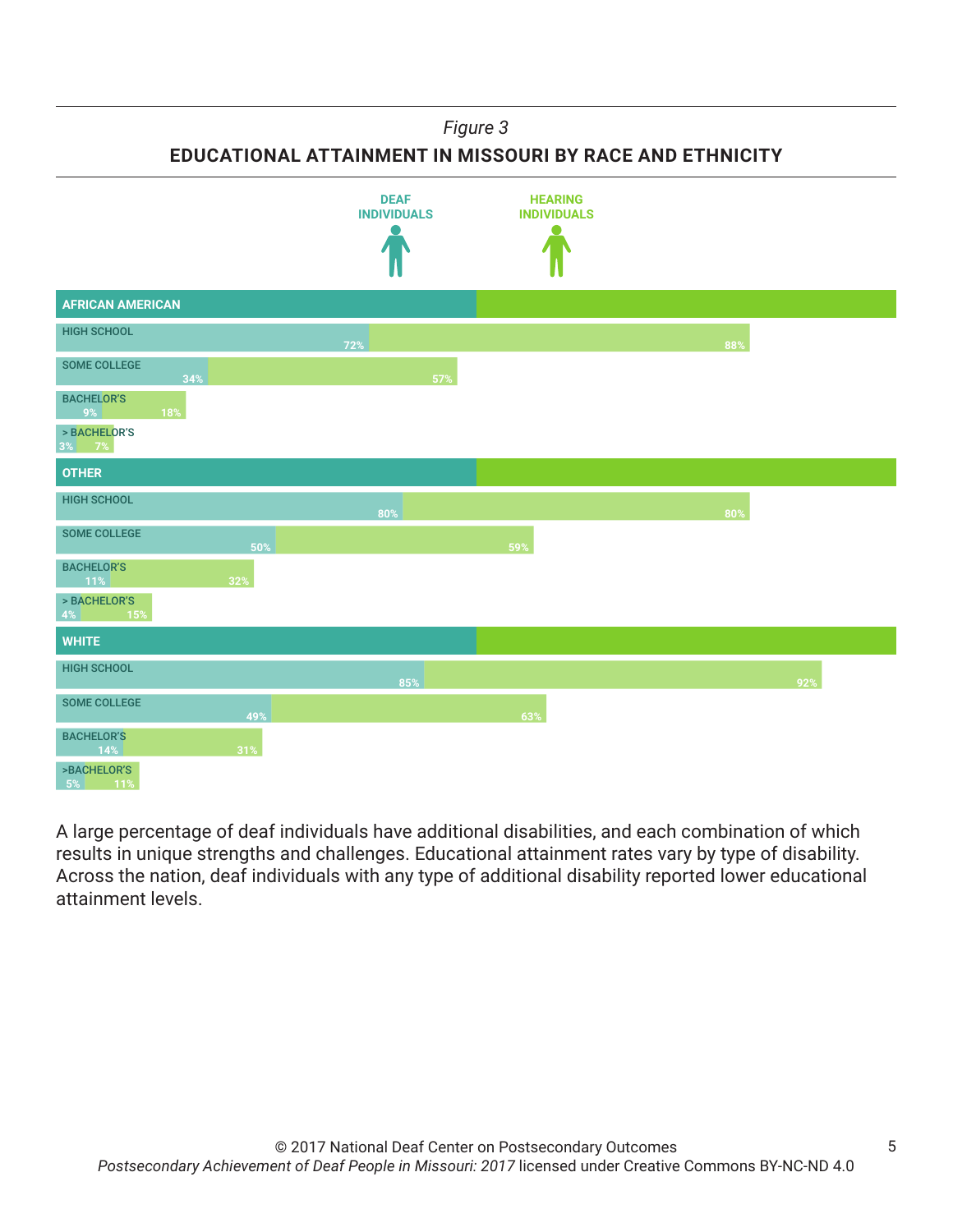### *Figure 4* **EDUCATIONAL ATTAINMENT BY DISABILITY**

|                                  | <b>HIGH</b><br><b>SCHOOL</b> | <b>SOME</b><br><b>COLLEGE</b> | <b>BACHELOR'S</b> | > BACHELOR'S |
|----------------------------------|------------------------------|-------------------------------|-------------------|--------------|
| DEAF + NO ADDITIONAL DISABILITY  | 88%                          | 52%                           | 18%               | 7%           |
| DEAF + ANY ADDITIONAL DISABILITY | 78%                          | 43%                           | 9%                | 3%           |
| <b>DEAFBLIND</b>                 | 75%                          | 40%                           | 9%                | 3%           |

## **EMPLOYMENT RATES**

6

National employment statistics show lower employment rates among deaf individuals. Almost half of deaf people are not in the labor force (Garberoglio, Cawthon, & Bond, 2016). Employment rates also vary by gender, race, and ethnicity.



© 2017 National Deaf Center on Postsecondary Outcomes

*Postsecondary Achievement of Deaf People in Missouri: 2017* licensed under Creative Commons BY-NC-ND 4.0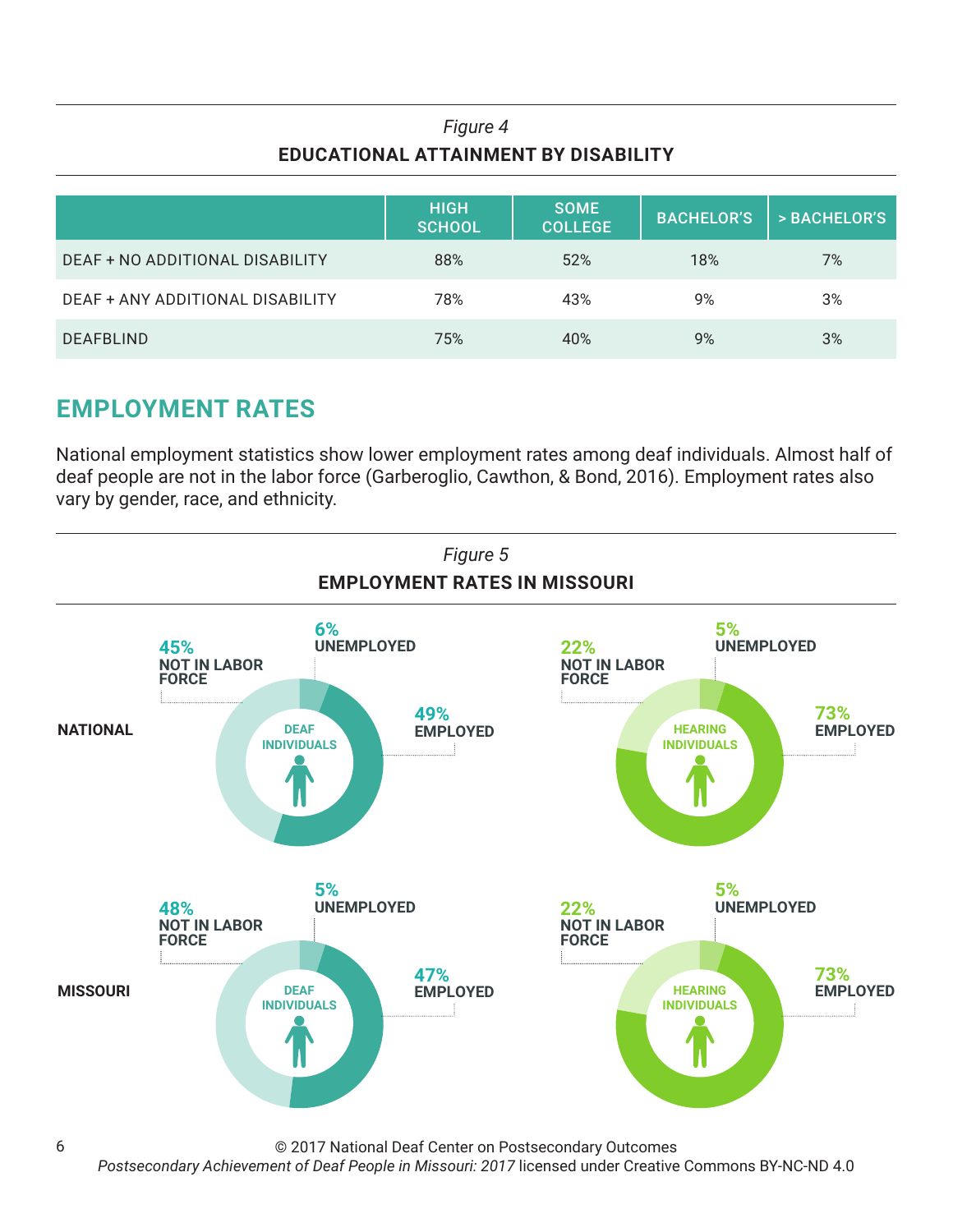



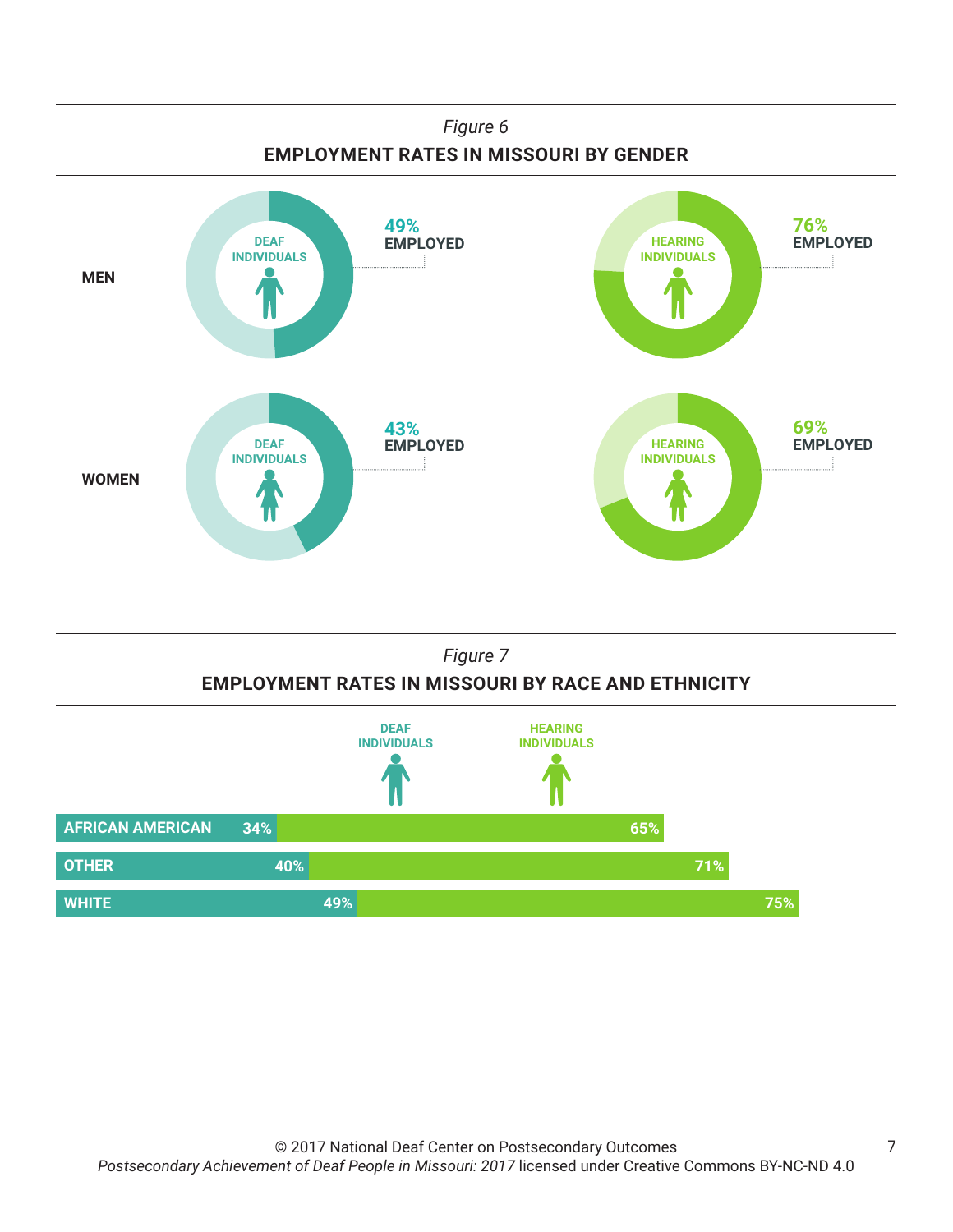### *Figure 8* **EMPLOYMENT RATES IN MISSOURI BY DISABILITY**



# **SUPPLEMENTAL SECURITY INCOME**

Deaf individuals receive supplemental security income (SSI) benefits at different rates across the nation. 11.9% of deaf people ages 25–64 in the U.S. receive SSI benefits. In Missouri, 11.6% of deaf people receive SSI benefits.

# **EARNINGS**

National data show lower median earnings among deaf individuals who were employed full time. Earnings also vary across gender, race, ethnicity, and disability status.



© 2017 National Deaf Center on Postsecondary Outcomes

*Postsecondary Achievement of Deaf People in Missouri: 2017* licensed under Creative Commons BY-NC-ND 4.0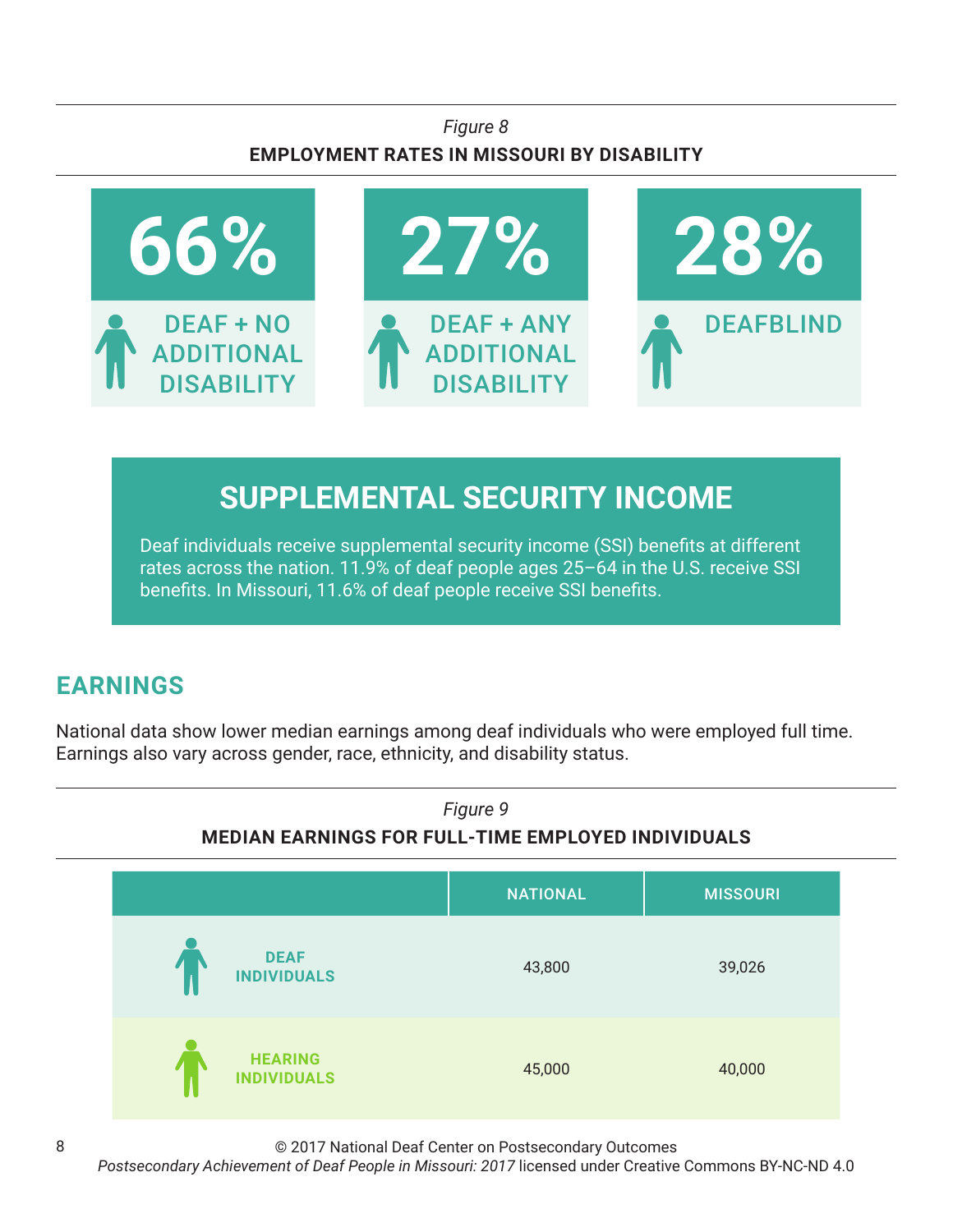*Figure 10*





*Figure 11*

**MEDIAN EARNINGS FOR FULL-TIME EMPLOYED INDIVIDUALS IN MISSOURI BY RACE AND ETHNICITY**



*Figure 12*

**MEDIAN EARNINGS FOR FULL-TIME EMPLOYED INDIVIDUALS IN MISSOURI BY DISABILITY**



© 2017 National Deaf Center on Postsecondary Outcomes *Postsecondary Achievement of Deaf People in Missouri: 2017* licensed under Creative Commons BY-NC-ND 4.0